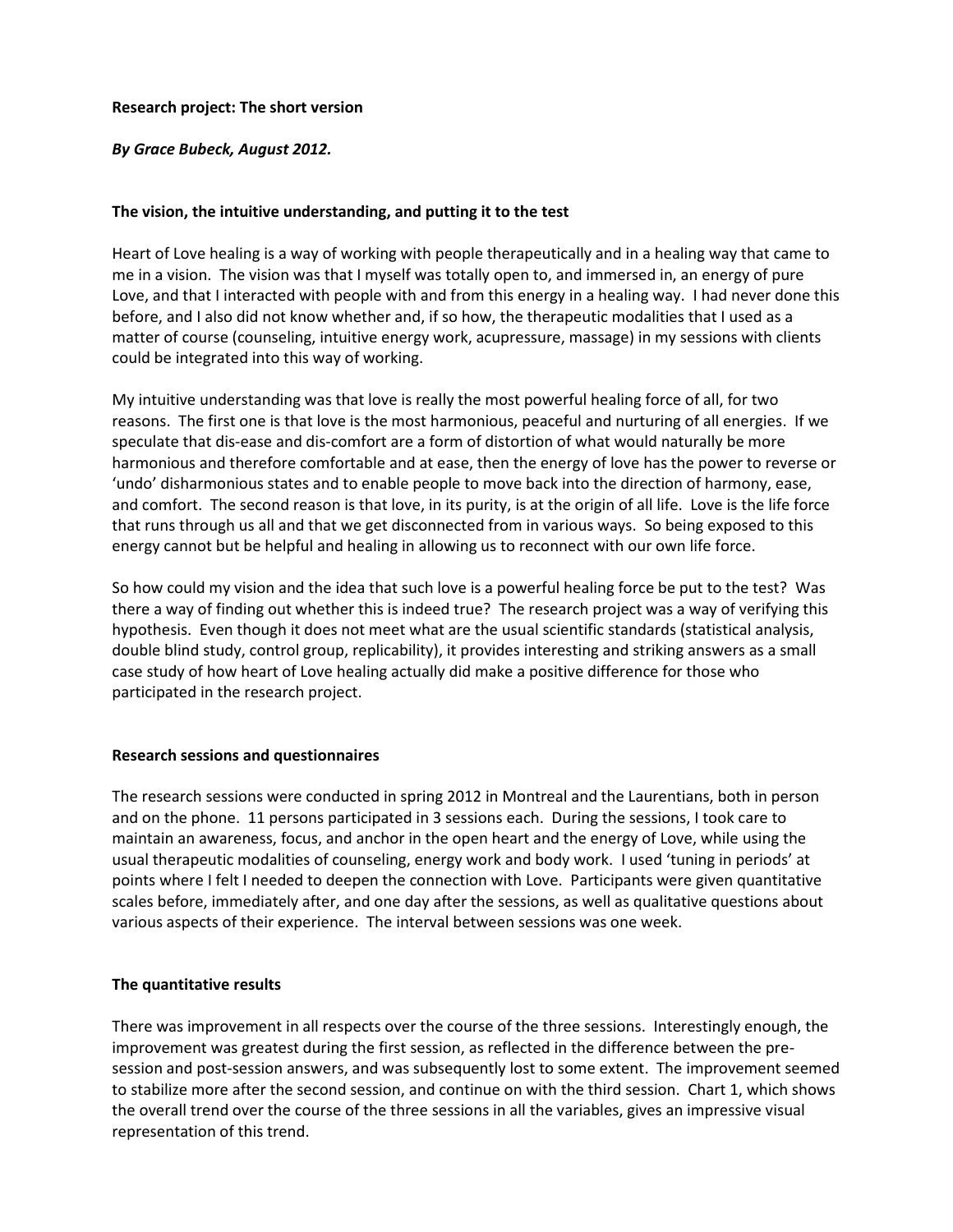

Chart 1: ratings before (pre), immediately after (post), and one or more days after the sessions (betw S1/S2, betw S2/S3, after S3), for all variables.

Upon more detailed analysis of the quantitative data, there was more overall improvement in terms of how participants felt about their issue, and how they felt emotionally and spiritually. This is also confirmed by the evaluations of their overall experience throughout the three sessions (see table 2).

Table 2: evaluation of the series of sessions as rated in closing questionnaire

| Helpful<br>overall | Helpful:<br>physical | Helpful:<br>energy | Helpful:<br>emotional | Helpful:<br>mental | Helpful:<br>spiritual | Awareness | Healing | Personal<br>journey |
|--------------------|----------------------|--------------------|-----------------------|--------------------|-----------------------|-----------|---------|---------------------|
| 6.8                | 5.83                 | 6.92               | 8.6                   | 7.58               | 7.8                   | 7.39      | 6.1     | 8.28                |
| $(n=9)$            | $(n=6)$              | $(n=6)$            | $(n=5)$               | $(n=6)$            | $(n=6)$               | $(n=9)$   | $(n=9)$ | $(n=9)$             |

When looking back, participants clearly felt that the sessions were more helpful in terms of their emotional, mental and spiritual wellbeing, as compared to their physical and energetic states, and they also indicated that the sessions had been very helpful especially in bringing more awareness and supporting them in their personal journey.

The quantitative results, then, show overall improvement both during and as a trend throughout the three sessions in all the variables that were used to measure the effect of the work during the sessions. The improvement is highest as far as the issue is concerned that participants chose to focus on, and also very significant at the more subtle emotional, mental and spiritual levels compared to the physical and energetic levels.

#### **The qualitative results**

Participants mentioned throughout that the sessions were helping them with the issue they had chosen to work on (with the exception of one participant who had no improvement in their purely physical condition). They often described in more detail the shifts and changes that had taken place during and after the sessions, the insights they had had, as well as experiences of relaxation, wellbeing, freedom, trust, hope, peace, love, and closer connection to themselves that had resulted. They also often expressed feeling safe to feel and go more deeply into themselves during the sessions, as well as appreciating the insights and comments that I contributed during sessions.